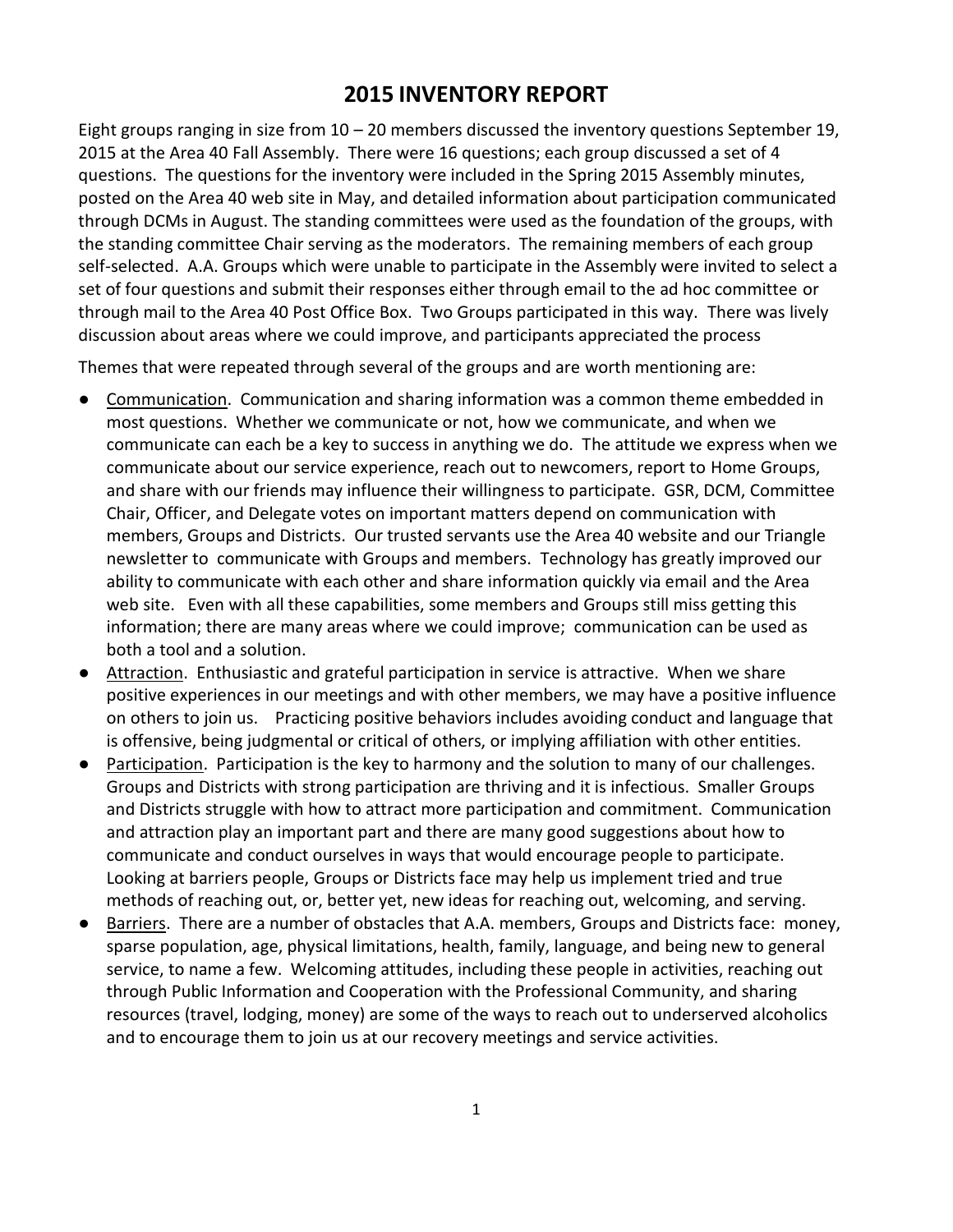# **Summary of the 2015 Inventory Results**

*(For the complete, detailed results from the Inventory, please see the Fall 2015 Inventory Results posted on the Area 40 website or the Fall 2015 Assembly minutes available on the website or through your DCM.)*

# **GROUPS/DISTRICTS**

# **1. How can we better convey the importance of the principle of participation in Area 40 General Service to our respective Groups and Districts?**

The groups discussing this question agreed some A.A. members and Groups may not understand how important Area General Service is. Discussion included the value of sharing the purpose of service work at the group, District and Area levels and of sharing the benefits to individual sobriety and the future of A.A.

#### **Suggestions and recommendations:**

- *Sponsor into service*
- *Encourage involvement; invite people to business meeting/Group Conscience, District and Area meetings*
- *Explain service structure*
- *Share at Group level about trusted servant responsibilities and why they are important*
- *Improve flow of information in both directions*

#### **2. What can we do to make our Groups, Districts, and Area more attractive?**

Demonstrating a positive attitude at all levels of service was the common idea in all discussions about this question. Enthusiasm, inspiration, well-informed, principled, commitment, participation, and welcoming are all positive attitudes suggested in these discussions.

#### **Suggestions and recommendations:**

- *Demonstrate principles before personalities; guard the traditions*
- *Practice enthusiasm*
- *Use positive, inspiring energy*
- *Reach out to less experienced members and struggling Groups and Districts*
- *Create fellowship*
- *Be informed about the service structure and how each entity participates*
- *Express gratitude and interest*
- *Make and keep commitments*
- *Invite others, offer rides and fellowship*
- *Focus on how we carry the message through service*
- *Be a good example*

# **3. Is the business of Area 40 seen as a result of a year-round process by and for its Groups and Districts?**

The members discussing this question agreed that understanding of the year-round process is likely limited to members and Groups who are involved in the service structure. These members may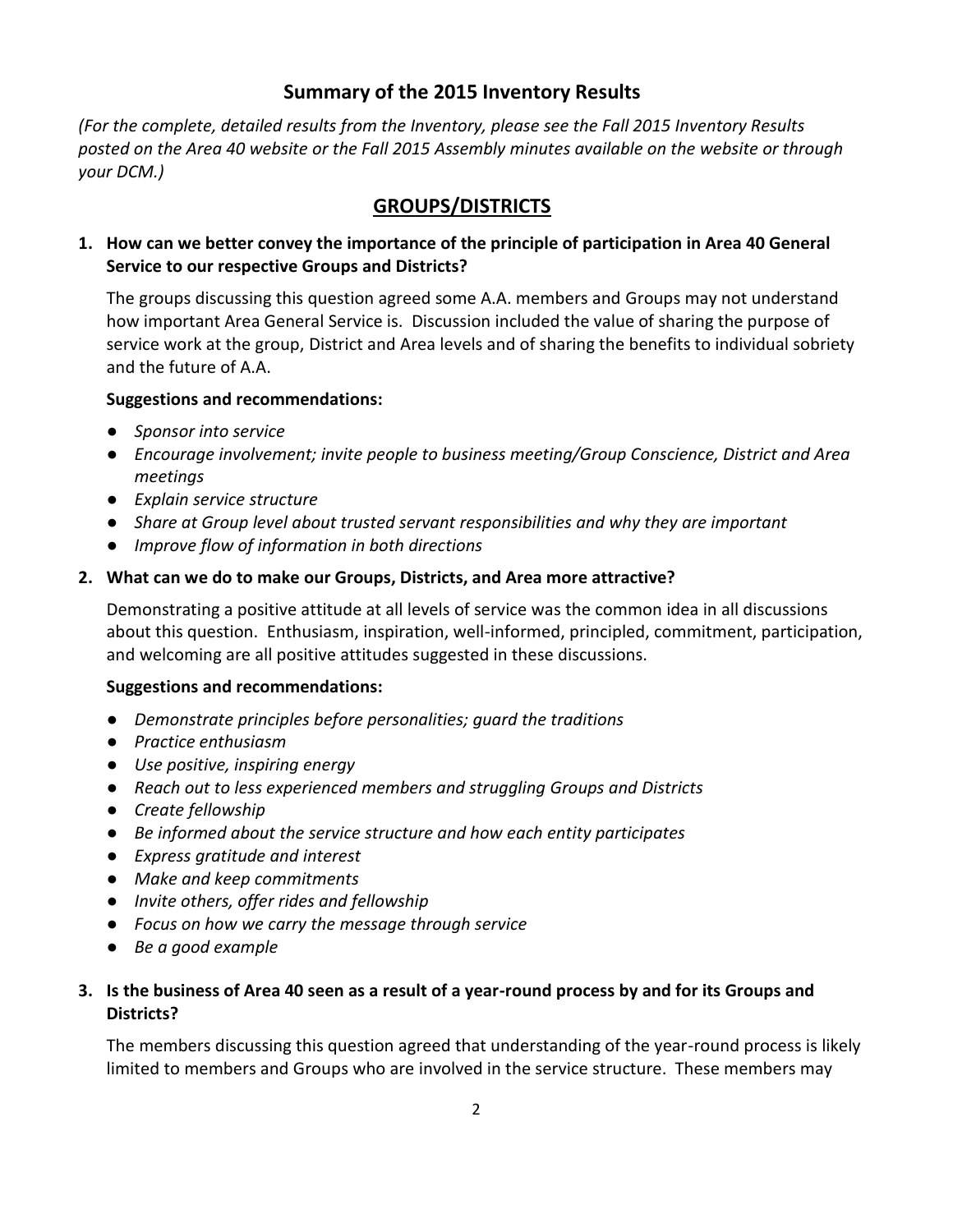serve in Bridging the Gap or Public Information by answering the phone. They may be familiar with the services provided at the Area level and have perhaps experienced the process of creating an agenda item in the Group and seeing it move (or not) down the structure through the District, the Area and the General Service Conference. They have likely participated in pre-assemblies, studied and discussed agenda items at their Home Group, District, Area Committee and the Area Assembly and followed up by attending a Delegate's report or reading the General Service Conference Report. Although there were no suggestions or recommendations, there were suggestions and recommendations for other inventory questions that could improve understanding.

**4. Considering Concept I, "the final responsibility and the ultimate authority of A.A. word services should always reside in the collective conscience of our whole Fellowship" (the A.A. Groups today hold final responsibility and ultimate authority), do the Groups in Area 40 have everything they need to carry out this responsibility? If not, what could Area 40 do to help provide what they need?**

The GSR "may be the most important job in A.A." (*from the G.S.R. pamphlet*). The person who has this responsibility is the channel through which the Groups exchange information with other service entities, ask for help, and voice their conscience on matters important to carrying the message to other alcoholics. The principle of autonomy allows a Group to participate at whatever level they are capable, but District Officers and committee Chairs and Area Officers and committee Chairs may be in a position to offer a helping hand to Groups in need.

#### **Suggestions and recommendations:**

- *Encourage Groups to have a GSR who participates in District and Area*
- *Offer concern and assistance to Groups who have the desire but not the ability or means to participate*
- *Consider (District trusted servants) visiting Groups frequently to offer support and encouragement*
- *Invite speakers to talk about service in addition to sharing their story*
- *Assure Groups have the opportunity to participate in pre-assemblies, Area Assembly and have a copy of the Conference Report*
- *Conduct annual GSR school or other workshops*
- *Read job description of service positions before elections*
- *Use every available resource to assure Groups receive information*

# **INDIVIDUAL/PARTICIPATION/ATTENDANCE**

# **1. Who are underrepresented alcoholics in Area 40? What can be done to overcome difficulties in attracting these people?**

There are many populations in Area 40 who are underrepresented: Native Americans, less populated areas with geographic or other accessibility issues, members of Groups that struggle with financial participation, veterans, low income people, aging population, single parents, young adults and juvenile offenders, newcomers to service where orientation and mentorship are not available, and non-English speakers. Many of these groups have professionals or service agencies that serve them. Reaching out to these service agencies and professionals to build relationships, offer our services and literature might help reduce some barriers. A.A. members, Groups and Districts might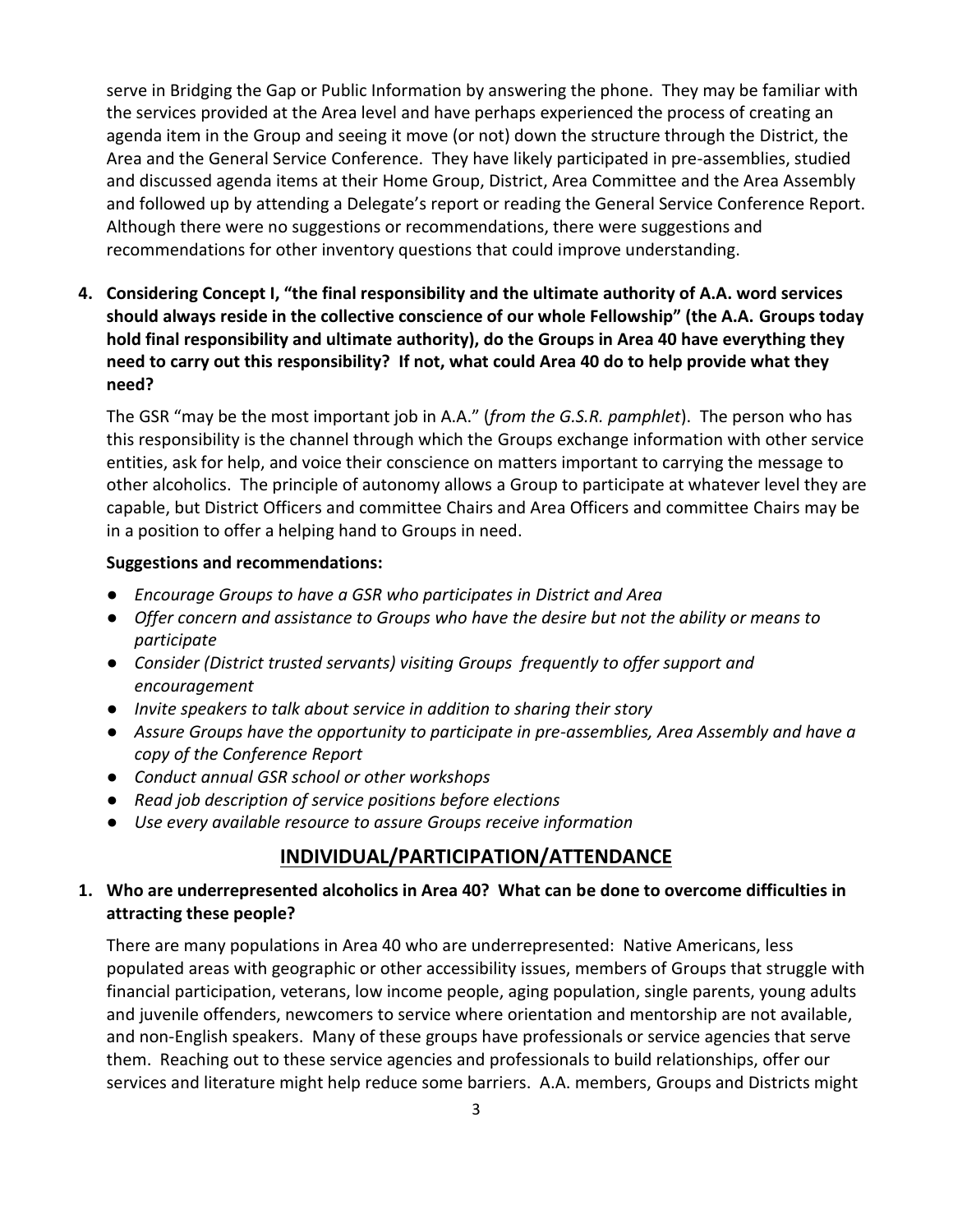reach out directly by visiting meetings. Area Officers and standing committee Chairs are available for support and assistance at the local level with these activities. Financial support and relocating the Assembly could also reduce challenges for some Districts and Groups or, as one member stated: "… *lead a horse to water, can't make him drink, but don't take the pail away".*

The inventory groups developed a comprehensive, detailed list of ideas targeted at specific underserved populations. Individuals, groups and Districts might consider some of these ideas which are listed in the detailed inventory results posted on the web site and available in the Fall 2015 Assembly minutes.

# **Suggestions and recommendations:**

- *Reach out to underserved, invite them to participate; rotate District meetings to locations more accessible by these Groups*
- *Be an attraction, maintain a positive attitude, invite people to come along*
- *Provide scholarships for GSRs and DCMs who need financial support*
- *Recognize and reach out to first time Assembly attendees; provide mentorship and /or service sponsorship*
- *Communicate the importance of participation in the service structure*
- *Develop creative incentives for District and Group participation*
- *Reach out to Veterans with literature racks at VA centers, development of a PSA, transportation, participation at Vet Stand Downs; public information VFW, college Vet centers*
- *Provide literature in Mental Health centers and reach out to Group Homes*
- *Reach out to Native Americans and Reservations by visiting meetings, providing literature, contacting spiritual leaders, rotating District meetings, including them in Roundups and special events*
- *Hold meetings in Senior Centers and Senior communities*
- *Provide literature in offices such as WIC, HRDC; create child-friendly meetings*
- *Identify juvenile programs and reach out with literature, meetings, and panels by means of a collaboration of PI, Treatment, and Corrections Committees*
- *Provide literature for non-English speakers at meetings; reach out to this population through churches; start and promote a Spanish speaking meeting*

# **2. What can the Area do to help members of the Area Assembly be better prepared as we come to participate***?*

DCMs and past trusted servants all play an important role in helping our trusted servants prepare for the Area Assembly. Communication among service entities and sharing information along the service structure is critical to well-informed decisions at all levels. This is an area where change could improve preparation and involves trusted servants at all levels.

- Area
	- o *Provide mentors*
	- o *Replace the GSR and DCM breakouts with GSR and DCM school*
	- o *Provide better access to and notification of availability of background material, agendas, and other information*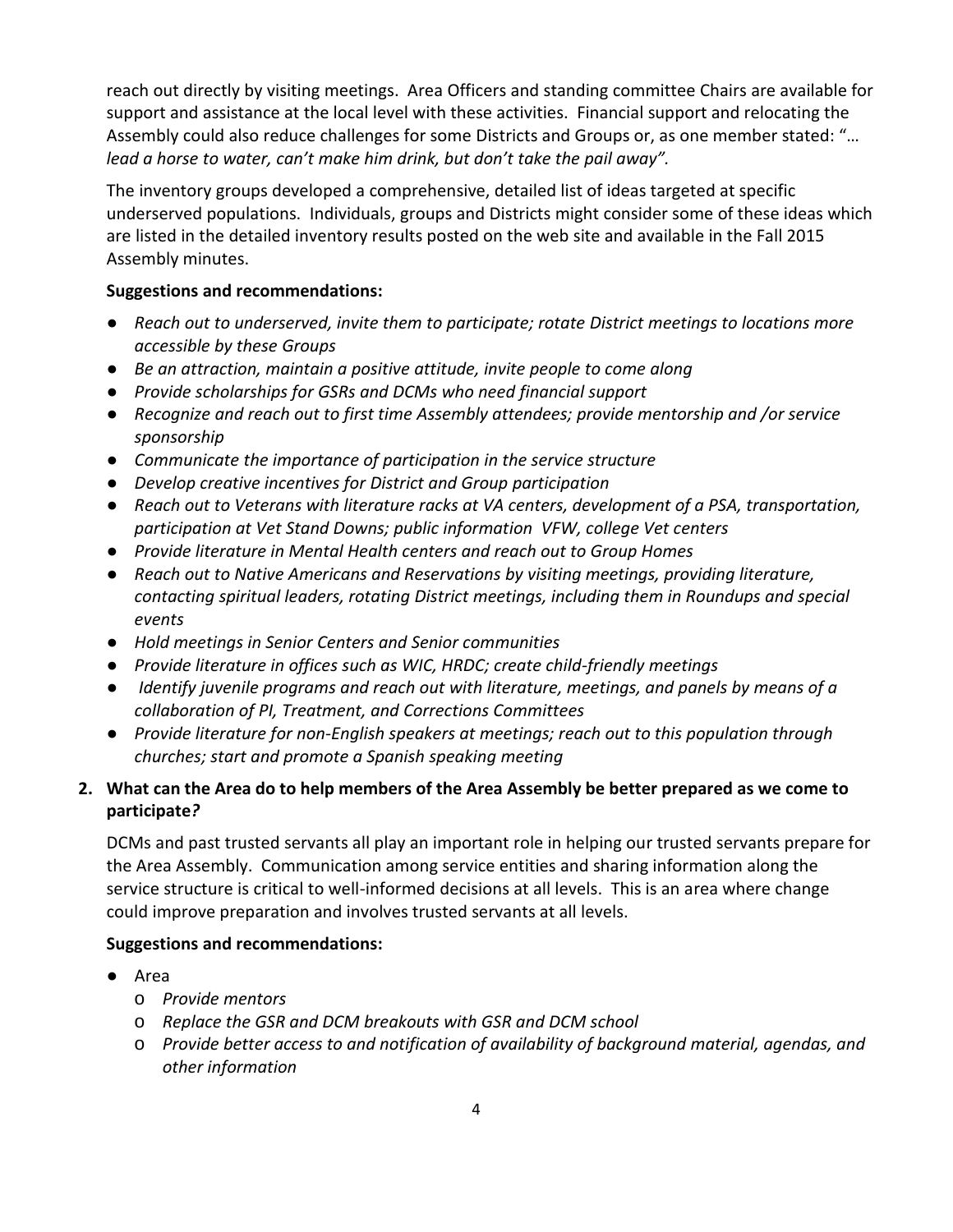- o *Assure that all methods of communication (telephone, email, hard copy) are used, depending on the needs of the Groups & Districts*
- o *Create a GSR packet and list of materials to bring to the Assembly*
- *Districts*
	- o *Provide mentors*
	- o *Conduct G.S.R. schools*
	- o *Communicate with GSRs frequently, even between meetings*
- *Groups and members*
	- o *Ask questions*

# **3. Do we effectively integrate new people into the Area Assembly?**

The Framework for the Assembly was expanded, as a result of the 2011 Area Inventory, to include a welcoming session Friday night. It is agreed that this was a useful and welcome change. Since it is a work in progress, there is still more that can be done to welcome new GSRs and other trusted servants. Past trusted servants can reassure new people, mentor them. We can take care of those we elect by giving them what they need to serve.

Some of the same suggestions and recommendations appear on both Questions 4 and other questions in the inventory. The redundancy may indicate importance of changes to consider.

# **Suggestions and recommendations:**

- *Send alternates from Districts and Groups when possible*
- *Prepare GSRs for the Assembly*
- *Encourage GSR participation by finding creative ways for them to participate; include them in meals and other fellowship activities*
- *Keep the communication channels open*
- *Design morning workshops for new people*
- *Develop a checklist for the Area Committee (including DCMs) use when reaching out, guiding GSRs*
- *Develop GSR packets*

# **4. Are we attracting new people to participate in the Area 40 service structure? What could we do to improve?**

New people are participating in the Area 40 service structure, but there is always more we can do to be attractive and to encourage people who are serving at the local level to participate. Communicating the importance of service, considering changes in the process used to nominate Area standing committee Chairs, emphasizing the importance of GSR service position, considering alternate locations for assemblies, and sharing resources are all ideas to be considered in order to attract new and qualified people into general service. Reaching out to interested or qualified members and providing service sponsorship were also mentioned. These suggestions might be considered by current and past trusted servants at all levels of the service structure.

- *Provide information and encouragement*
- *Reach out to local committees for new people*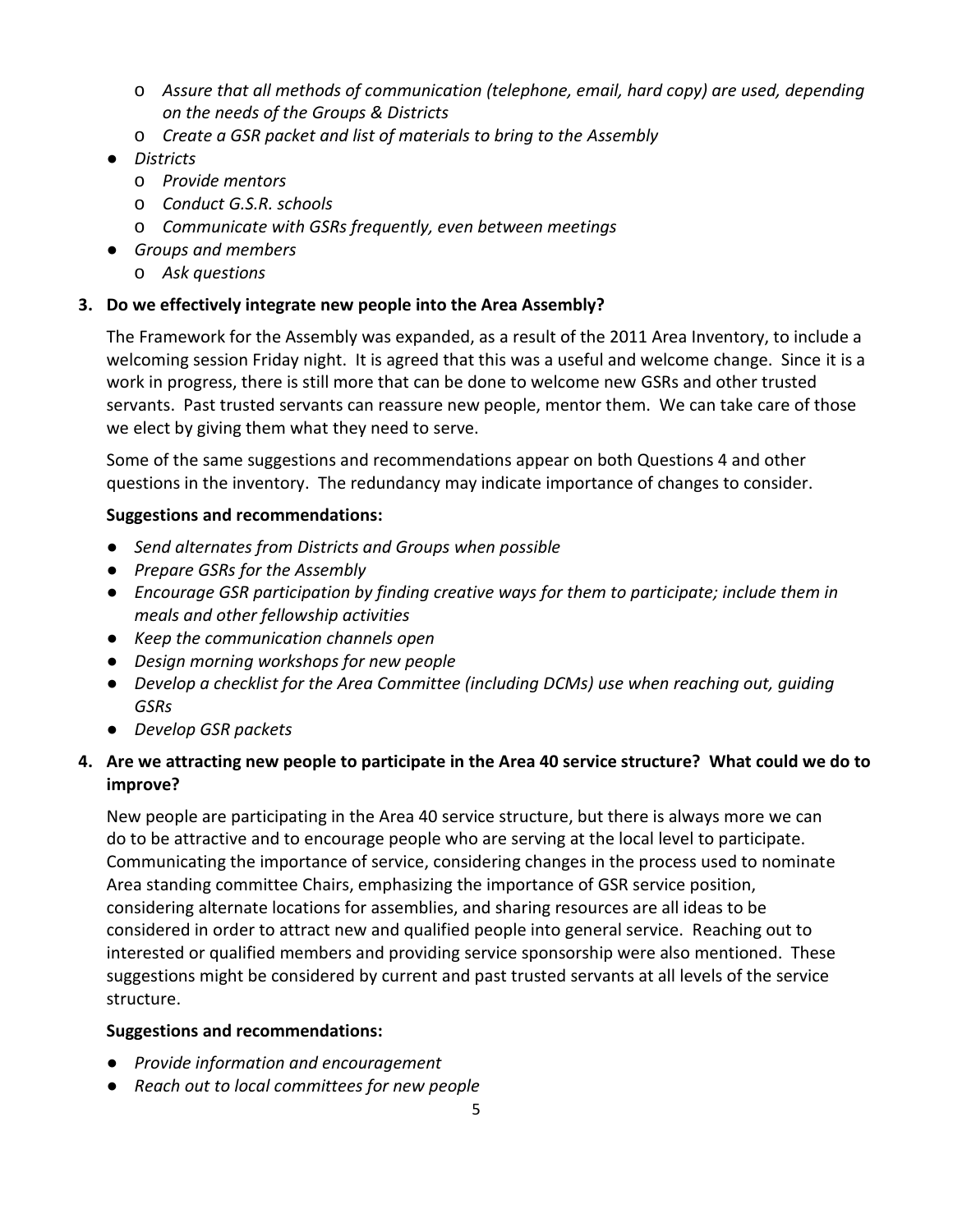- *Use standing committee Chairs for District workshops and events*
- *Consider changes to the selection process for standing committee Chairs; look for new people to serve; begin the process in the spring*
- *Provide scholarships or financial assistance to Groups and Districts that need help; share other resources*
- *Make it fun, attractive*
- *Include Groups without GSRs by attending meetings, providing information*
- *Sponsor/mentor*
- *Insure there is not a perceived limitation to the number of people who could participate - that we are not limited to/by our current space*

# **COMMITTEES/COMMITTEE CHAIRS**

**1. The Triangle is the Area's newsletter; its purpose is to communicate service information among trusted servants, Groups, Districts and the Area Committee. How effective is the Triangle in serving this purpose? What can be done to improve its effectiveness?**

The Triangle is appreciated by GSRs, is read and considered effective by those participating in the inventory although address issues exist. Digital copy is appreciated, but the need to provide hard copy was voiced. There are a number of suggestions for broader readership and a reminder about assuring current addresses are available.

# **Suggestions and recommendations:**

- *Announce it at meetings; use as a meeting topic; appoint a Group Triangle representative*
- *Engage individuals on a personal level with personal stories*
- *Invite submission of articles by individual members*
- *Include more Group and District information*
- *Provide digital copy with hard copy on request*
- *Resolve address issues, assuring Groups are receiving the Triangle*
- *Make subscriptions available on-line*
- *Highlight standing committee Chair articles each issue*
- *Define what we want from the Triangle*
- **2. How can we improve the methods of encouraging and selecting effective leaders as well as nurturing leadership qualities in our trusted servants?**

We observe our members and encourage people who may be interested in service and direct them to areas where they might be useful. We try to be good examples with positive attitudes and enthusiasm for service and add some fun and interesting facts when sharing.

- *Begin with the newcomer*
- *Explain acronyms - don't assume they're understood*
- *Include service information in sponsorship; encourage sponsees to participate*
- *Maintain a positive attitude; be a good example*
- *Conduct workshops on how to nurture and grow effective leaders; provide them with the skills they need, such as how to prepare for and chair a business meeting*
- *Choose trusted servants with care*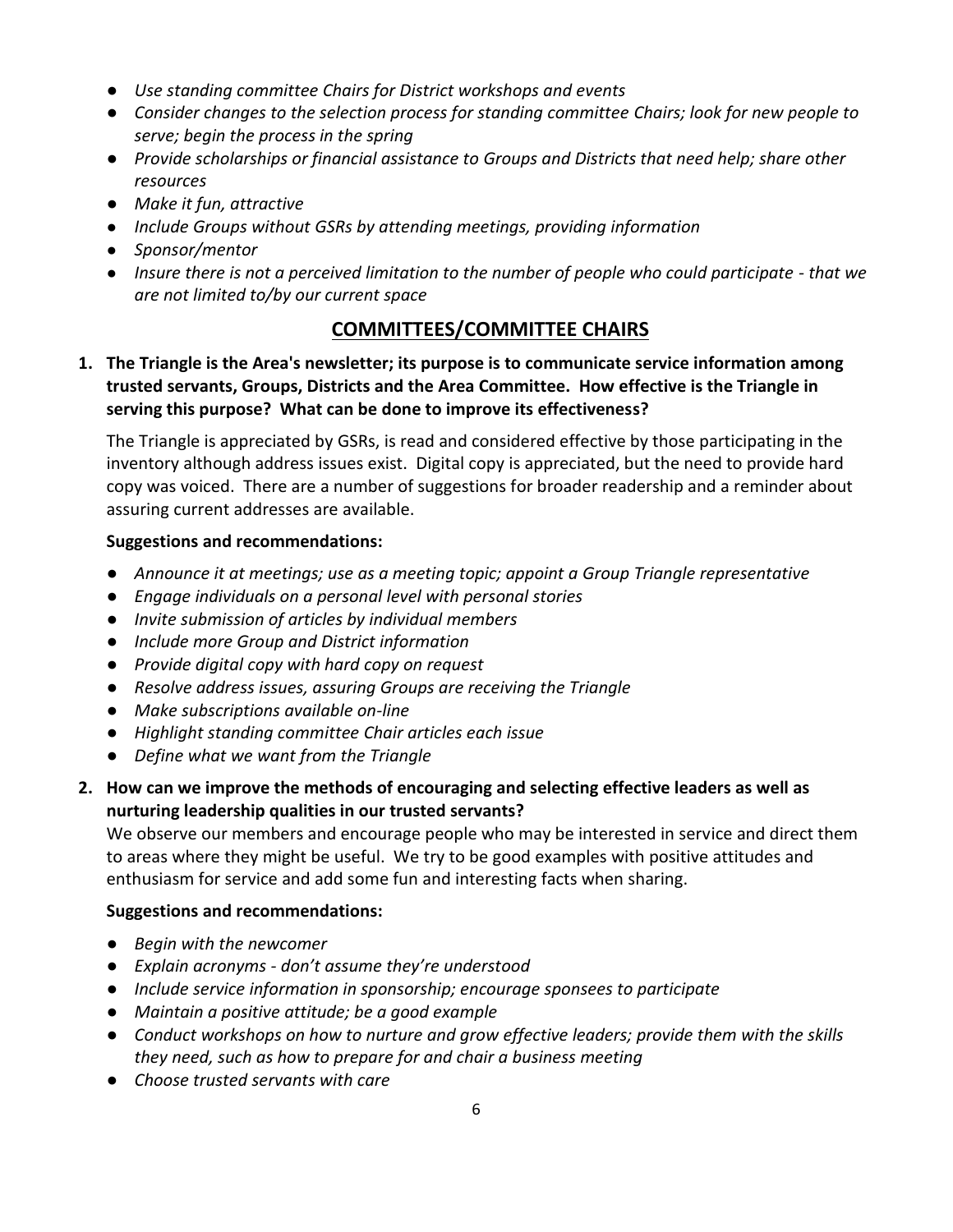- *Make service attractive, bring fun and sharing interesting tidbits*
- *Suggest service as meeting topic*
- **3. Considering that the 2011 Membership Survey indicates most A.A. members are introduced to A.A. by sources other than A.A. members, what might the Area 40 Committees do to support the Districts in carrying the A.A. message to these sources?**

Discussion about this question indicated there is always more work to do. Districts hold workshops and luncheons, build relationships, distribute literature around their communities, and participate at the Area and Regional level to share what is working in other Areas and Districts. The Area 40 standing committee Chairs are available and budgeted to visit the Districts; Districts could use these resources more. The Area Chairs, on the other hand, should continue to extend their offer of availability, support and assistance to the Districts in their projects and activities. In addition, both the Area and District Committees could consider reaching out to professional organizations offering to attend their professional conferences.

**Suggestions and recommendations** *(Many of these suggestions and recommendations refer to District activities and responsibilities. The Area 40 standing Committee Chairs are available to support and help)***:**

- *Reach out to District Committees*
- *Use the Area 40 CPC, PI and Treatment Chairs*
- *Hold panels, workshops and luncheons*
- *Build and maintain relationships*
- *Attend professional conferences*
- *Refrain from behaviors that detract from successful relationships (negative comments about any entity, non-inclusive practices, implied affiliation with outside Groups and organizations)*
- *Thank stations that play PSA's, request others to include them*
- *Provide literature*
- *Reach out to the press*
- *Share experience, strength and hope at all*
- *Attend West Central Region Service Conferences and Forums*

# **4. How are Committee Chairs communicating with their District counterparts? What could be done better?**

Members agreed that the Committee Chairs do a great job and recognized that smaller Districts have challenges and all Districts experience difficulty getting local members to participate. They also had ideas and suggestions about what could be done better. Reaching out with frequent communication, flexibility in the methods of communication, assuring agenda information and background materials are distributed as early as possible, and more workshops were among the suggestions.

- *Communicate using phone calls in addition to email*
- *Offer to visit Districts, attend Districts and Groups when travelling*
- *Invite Area Chairs to District meetings*
- *Help generate/encourage interest*
- *Support and encourage small and remote communities*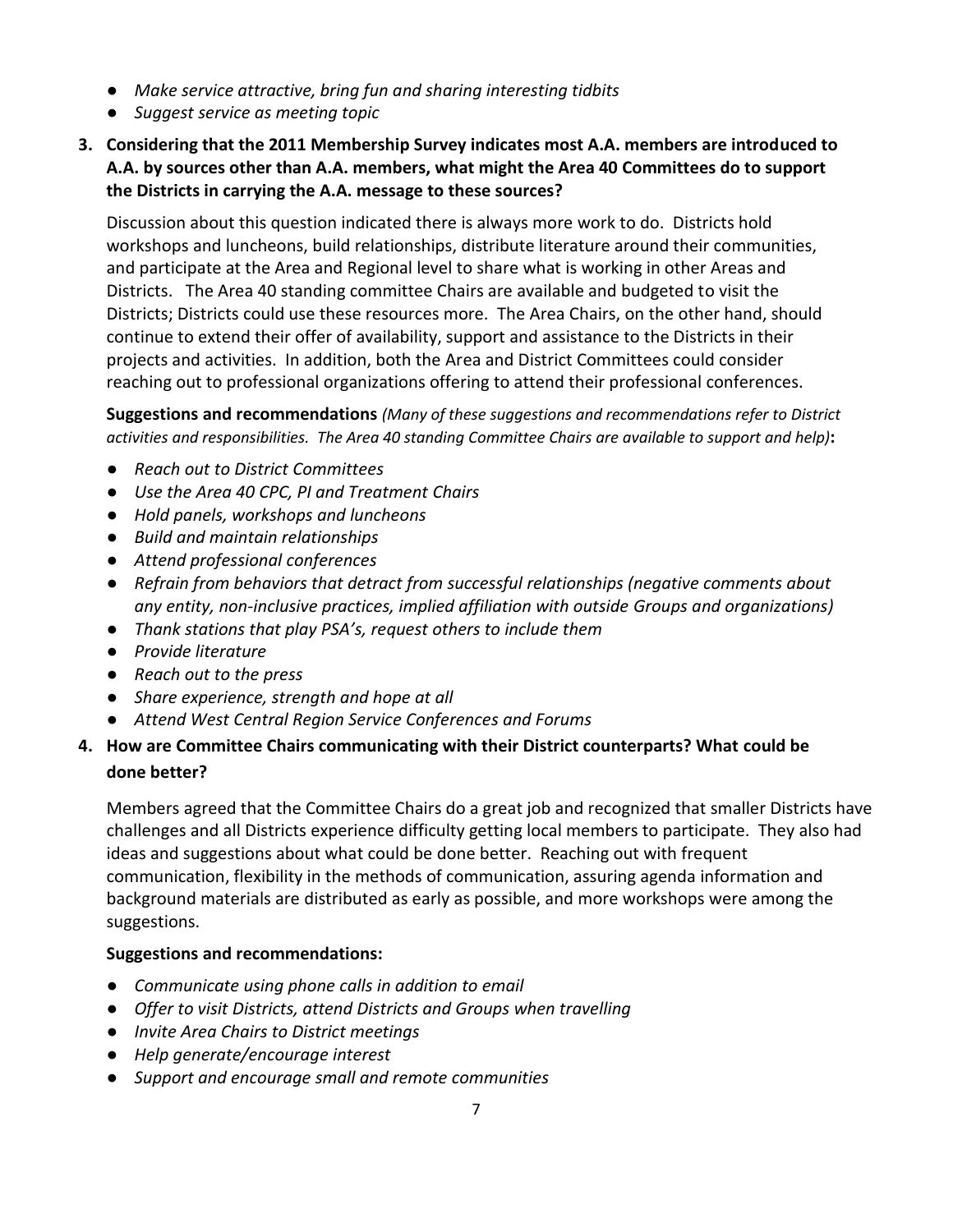- *Communicate frequently: monthly emails, quarterly conference calls*
- *Assure Districts receive agenda and background material*
- *Include time on the election Assembly agenda for rotating Chairs to share with each other*

# **AREA ASSEMBLY**

**1. Is the Area Assembly effective in communicating information within the General Service structure?** Except for a few areas that could be improved, the discussion around effective communication within the service structure was very positive. The Area Officers and Standing Committee Chairs use the Triangle, the Area 40 web site, the telephone and the District Committee Members (DCMs) to exchange information with the Groups. Our Delegate and the Alternate are well prepared to carry the sense of Area 40 to the General Service Conference, and Districts host Delegate reports following the conference. There are a few improvements that can be made: including alternate DCMs in communication, notifying the Area Committee and Groups when new information has been posted on the web site, assuring that all interested A.A. members in the Area have access to agendas and background material, and creating more effective lines of communication with the Groups.

#### **Suggestions and recommendations:**

- *Include Alternate DCMs when communicating with DCMs*
- *Identify who/where to go for more information*
- *Provide access to agenda and background information for all interested Area 40 A.A. members*
- *Consider technology options (webinar, video conferencing) for pre-assemblies*
- **2. How are the Steps, Traditions, and concepts guiding our decisions and actions when we conduct business at assemblies?**

Area 40 has a practice of welcoming our "elder statesmen" by inviting two past Delegates to each Assembly where they conduct workshops, moderate ask-it-basket sessions and share during the Sunday morning session. We rely on their leadership and experience. There is an expectation that we all know and understand the principles, but we are always learning as we use them as our guides. Reading them at the beginning of the meeting, having workshops, and communication about how they apply as we make decisions all enforce our ability to use them appropriately.

#### **Suggestions and recommendations:**

- *Assume personal responsibility*
- *Conduct workshops on Concepts*
- *Discuss Concepts*
- *Observe Concept V, minority opinion*
- *Consider the general principles of the Concepts*
- *Rely on elder statesmen and legacy of leadership*
- **3. Does the current format and scheduling effectively address communication and the business to be conducted? How can Area 40 more effectively conduct its business?**

The committee system implemented in the 1990's, along with changes to the agenda and scheduling as a result of the 2011 Area Inventory, made significant improvements. The newly added Friday night Welcoming Session is appreciated and gives an opportunity for a preview of the weekend and to meet each other. Concurrent committee meetings and workshops result in difficult choices;